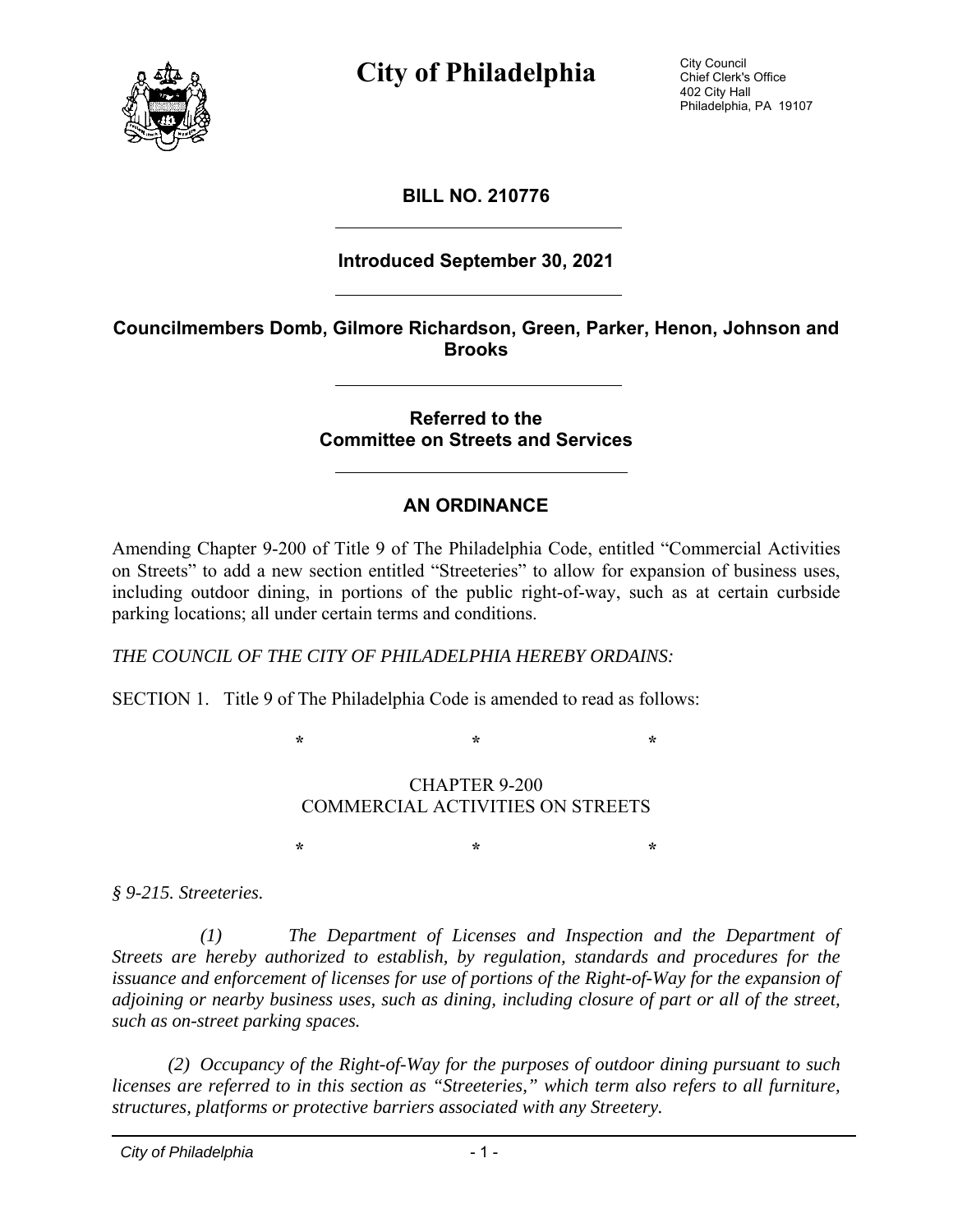*BILL NO. 210776 continued*

 *(3) Such regulations shall provide for standards concerning license issuance, location and standards of operation that are designed to protect public safety and the orderly, safe and efficient use of the Right-of-Way by pedestrians and vehicles and shall include, at a minimum, the standards set forth in this Section 9-215.* 

 *(a) Streeteries are only permissible in connection with eating establishments that primarily are engaged in the business of food preparation on the premises for sale to customers substantially for on-premises consumption and that maintain at least three tables for indoor dining on a regular basis.* 

 *(b) A Streetery shall only be operated for business between the hours of 7 a.m. and 10 p.m. Sunday through Thursday and 7 a.m. until 11 p.m. on Friday and Saturday.* 

 *(c) A Streetery shall not be located in a travel lane of any type, including a bicycle lane, unless located as part of a closure of an entire street.* 

 *(d) The number of Streetery dining seats may not exceed the total number of dining seats located in the interior dining locations of the restaurant.* 

 *(e) No Streetery is permissible without the written agreement of the property owner or the property owner's designee.* 

 *(f) A Streetery may only be located in the right-of-way directly abutting the restaurant in connection with which the license is obtained, and in the right-of-way abutting one, and no more than one, adjacent property, provided proof of permission to utilize the rightof-way of the adjacent property is provided at the time of license application and such permission remains in effect.* 

*(4) License Application.* 

 *(a) Applications for licenses shall be made to the Department of Licenses and Inspections and shall include, at a minimum, the following:* 

*(.1) Dimensions of the proposed Streetery seating boundaries;* 

 *(.2) Proof of insurance and attestation that application for such license constitutes agreement to the insurance, indemnification and removal requirements as set forth in subsection (7) below.* 

 *(.3) Approval from the Department of Streets confirming that the proposed Streetery meets the placement requirements and restrictions on location of this Section and regulations established under this Section.*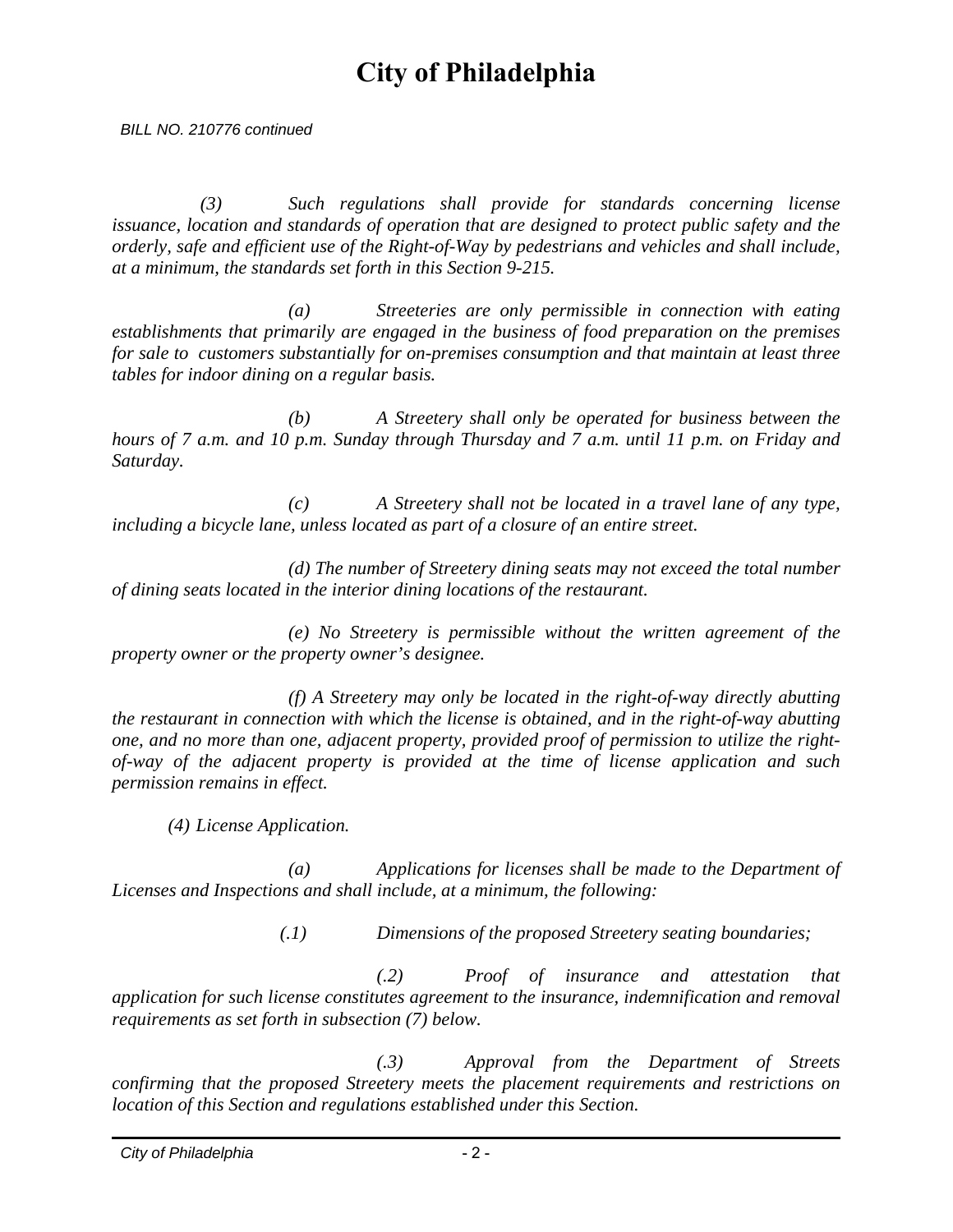*BILL NO. 210776 continued*

 *(.4) Photographic proof, in such form as determined by regulation, that for a minimum of ten (10) consecutive days prior to application, but beginning no more than thirty (30) days prior to application, the applicant has posted at a conspicuous location in the front window or on the front door of the restaurant to which the Streetery will be accessory, in such form established by regulation, notice of the intent to apply for a Streetery license and which identifies the specific proposed location of the Streetery.* 

 *(.5) A non-refundable application fee in the amount of \$200. If a license is granted, the application fee shall be credited towards the first annual license fee*.

*(5) Safety and Accessibility.* 

 *(a) At a minimum, safety, placement and accessibility standards for Streeteries shall include the following:* 

 *(.1) Barrier protection. All Streeteries must be protected by a physical barrier abutting any portion of the Streetery alongside of which vehicular traffic passes at any time, pursuant to such standards as established by regulation.* 

 *(.2) Vehicle Passage. No portion of any Streetery, including a protective barrier associated with the Streetery, shall reduce vehicle clearance in any portion of the right of way to 12 feet or less.* 

 *(.3) Accessibility. All Streeteries must be accessible, pursuant to standards established by regulation.* 

 *(.4) Pedestrian, accessibility and transit passage. No portion of any Streetery, including a protective barrier, may be placed within 10 feet of a crosswalk, pedestrian street-crossing curb cut or a bus or other transit.* 

*(6) Streetery Structures.* 

 *(a) Structures built or maintained at a Streetery must conform to any standards established by regulation and must conform in all respects with all requirements of Title 4 of The Philadelphia Code (The Philadelphia Building and Occupancy Code).* 

 *(b) All such structures must be removable within 48 hours upon notice from the City of Philadelphia or such lesser time established by regulation.* 

*(c) No platform or structure may be placed on top of a utility manhole cover.* 

*(7) Insurance, Indemnification and Removal.*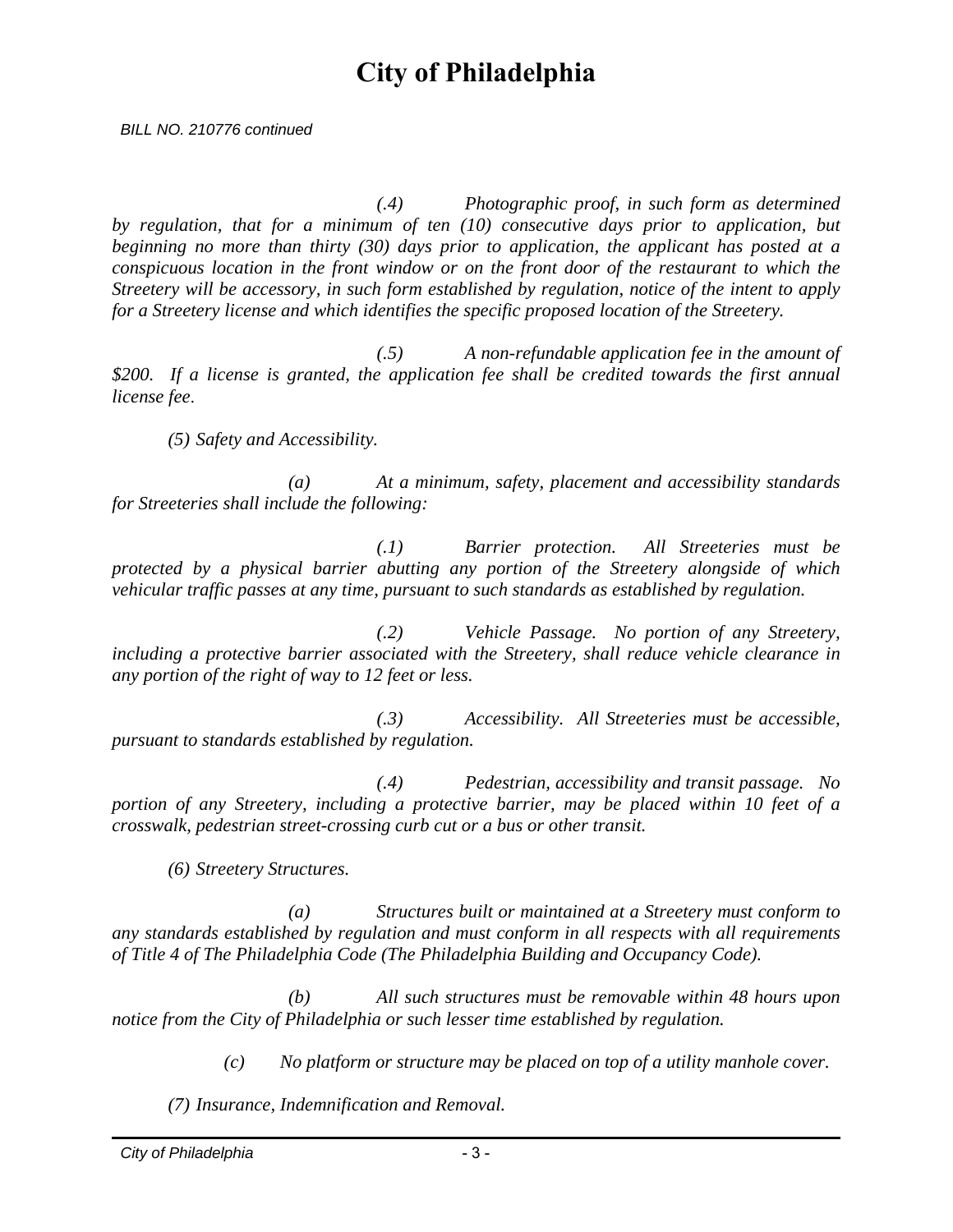*BILL NO. 210776 continued*

 *(a) The licensee must agree in writing in form satisfactory to the City Solicitor to indemnify and hold harmless the City, its officers, employees and agents from and against any and all loss resulting from injury to, or death to persons or damage to property arising out of, resulting from, or in any manner caused by the presence, location, use, operation, installation, maintenance, replacement or removal of, such Streetery, or by the acts or omissions of the employees or agents of the licensee in connection with such Streetery. The licensee shall also agree to release the City from any and all claims relating to its Streetery, including, but not limited to, loss of business and/or value of the Streetery when it is ordered removed or when street, sidewalk or utility construction occurs;* 

 *(b) The licensee must agree in writing in form satisfactory to the City Solicitor to obtain and maintain in full force and effect, at the licensee's own expense, an insurance policy naming the City of Philadelphia as an additional insured, in an amount determined by the Risk Manager. The policy shall afford comprehensive general liability insurance including contractual liability insurance coverage the licensee's indemnification and hold harmless obligations under subsection (a) above and shall provide that the Law Department be notified upon the expiration of coverage in the event the policy is cancelled or the application fails to renew the café license. Within ten (10) days of the approval of the Streetery license application, and each year thereafter, the licensee shall submit a certificate of insurance in accordance with the agreement and maintain a copy on the premises for review;* 

 *(c) The licensee must agree in writing, in a form satisfactory to the City Solicitor, to remove any barriers, furniture, structures or platform associated with the Streetery, and to repair any portion of the right-of-way damaged by the Streetery, upon written notice from the City that:* 

 *(.1) a portion or all of the Streetery no longer meets the requirements of this Section or other applicable laws, is operating in violation of the law, or is no longer in regular operation;* 

 *(.2) a portion of all of the Streetery must be removed to accommodate a City or City-sponsored public project;* 

 *(.3) the Streets Department has granted another person a temporary permit to close some or all of the portion of the right of way occupied by the Streetery;* 

 *(.4) the restaurant to which the Streetery is accessory has been temporarily or permanently closed for violation of any law; or* 

 *(.5) the Streetery has damaged any part of the rightof-way.* 

 *(d) The licensee must obtain a bond with corporate surety in amount approved by the Streets Department and in form satisfactory to the Law Department to cover indemnification of the City for the cost of removal of any part of the Streetery, restoration of the public right-of-way, and all incidental costs.*

*(8) License fee.*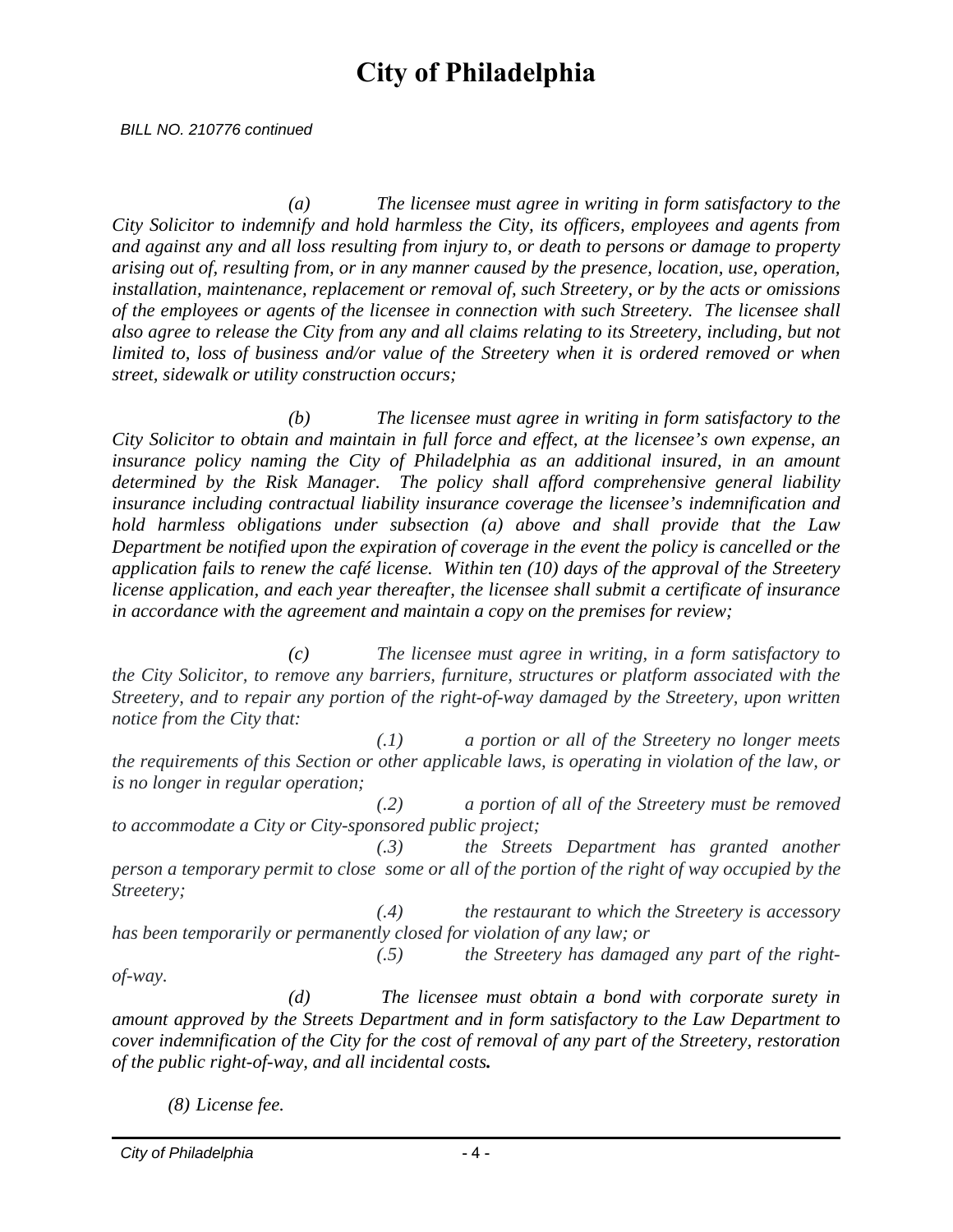*BILL NO. 210776 continued*

 *(a) The annual fee for a Streetery license is \$200.* 

*(9) Penalties and Enforcement.* 

 *(a) This Section may be enforced by any individual authorized to enforce this Code.* 

 *(b) The penalty for violation of this Section or any condition of a license or of a regulation issued pursuant to this Section shall be a fine of up to three hundred dollars (\$300) per day, per violation.* 

 *(c) A Streetery license may be suspended or revoked based on ongoing or repeat violations of this Section or other applicable law that demonstrate a significant risk to public safety or the disruption of the safe, fair and efficient use of the right-ofway.* 

 *(d) Removal of any barrier, furniture, platform or structure based on the provisions of Subsection (7)(c) or based on any violation of this Section or other applicable laws, or repair of any damaged portion of the right-of-way, shall be at the sole expense of the licensee. The City is hereby authorized, upon a determination that removal or repair of the right-of-way must be carried out by the City, to charge the costs of such removal or repair, including administrative costs, to the licensee. The Law Department may take action to collect such costs by lien or any other method. If removed property is not claimed within 10 days of notice of its removal by the City, the City is authorized to dispose of any such property.* 

SECTION 2. This Ordinance shall take effect immediately, provided that licenses shall be issued under this ordinance only upon adoption of the implementing regulations addressed in Section 1. Until such time as such regulations are adopted, permits or licenses issued pursuant to Bill No. 200352, as extended by Bill No. 200498, shall remain in effect (unless previously revoked), subject to the additional limitations and requirements of subsections of Code Section 9-215 added by this Bill.